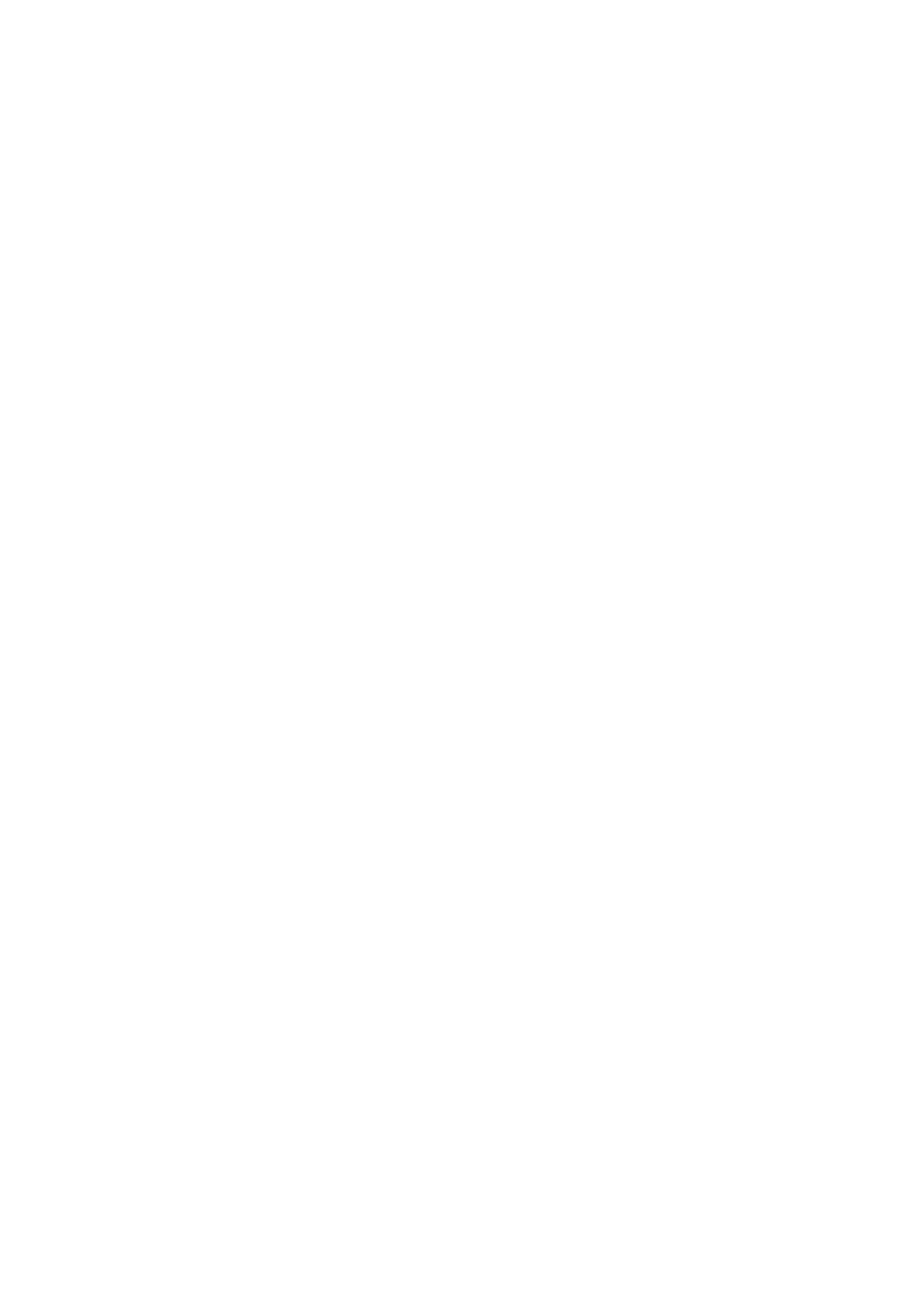## Contents

|          | Introduction<br>Paul Égré and Giorgio Magri                                                                     | iii |
|----------|-----------------------------------------------------------------------------------------------------------------|-----|
|          | 1 Focus Particles and Free Choice Indefinites in Hungarian<br>Marta Abrusan                                     | 1   |
| $\bf{2}$ | <b>Exclamation and Presupposition</b><br>Claire Beyssade                                                        | 19  |
| 3        | An Anti-Introduction to Presupposition<br>Emmanuel Chemla                                                       | 35  |
|          | 4 Hurford's Constraint and the Theory of Scalar Implicatures<br>Gennaro Chierchia, Danny Fox & Benjamin Spector | 47  |
|          | 5 A Gap in Accounting for Presuppositions<br>Ambròs Domingo                                                     | 63  |
| 6        | Question-Embedding and Factivity<br>Paul Égré                                                                   | 79  |
| 7        | On the Characterization of Alternatives for Implicature and for Focus<br>Danny Fox & Roni Katzir                | 101 |
| 8        | No Scalar Inferences Under Embedding<br>Bart Geurts & Nausicaa Pouscoulous                                      | 111 |
| 9        | On the Absence of XOR in Natural Language<br>Roni Katzir & Raj Singh                                            | 123 |
|          | 10 (Simplification of) <sup>2</sup> Disjunctive Antecedents<br>Nathan Klinedinst                                | 135 |
|          | 11 Mismatching Scalar Implicatures<br>Giorgio Magri                                                             | 153 |
|          | 12 Toward a Dissolution of the Proviso Problem<br>Alejandro Pérez Carballo                                      | 169 |
|          | 13 Presuppositions and Local Contexts<br>Philippe Schlenker                                                     | 185 |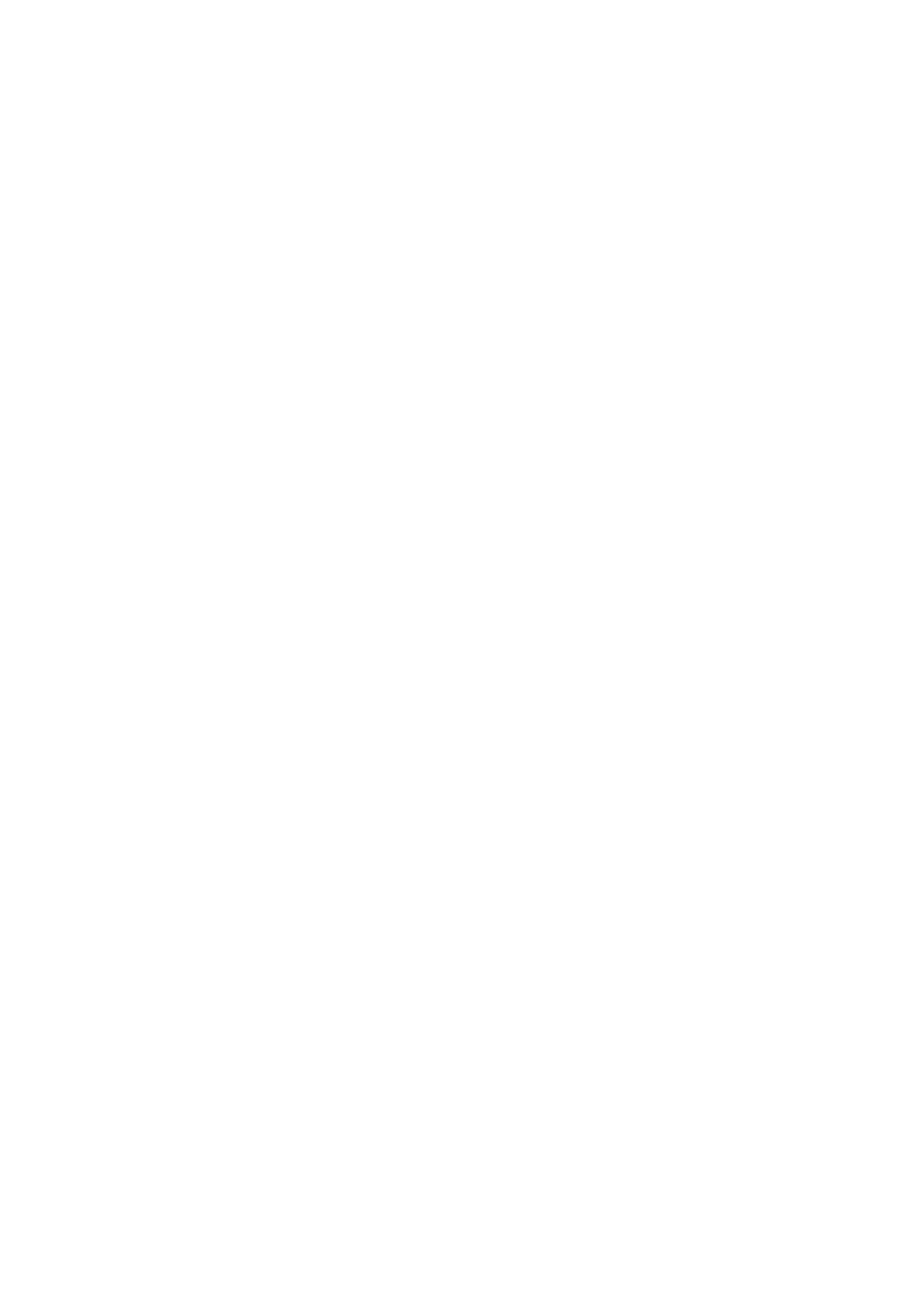## **INTRODUCTION**

PAUL ÉGRÉ & GIORGIO MAGRI *Institut Jean Nicod (ENS, EHESS, CNRS) Massachusetts Institute of Technology*

From January 2007 to June 2008 the Department of Linguistics and Philosophy of MIT and the Department of Cognitive Studies of the École Normale Supérieure in Paris organized a research and exchange program on the topic "Presuppositions and Implicatures", sponsored by the MIT France Program and the MIT France Seed Fund for Collaborative Research. The project was coordinated by Paul Égré and Danny Fox, and originated from an idea of Philippe Schlenker. At the end of May 2007 a two-day workshop on presuppositions and scalar implicatures was held at the École Normale Supérieure in Paris on this topic, and several individual exchanges took place between MIT and Paris during that year and the following. The workshop and collaborations that ensued were so fruitful that the idea of putting together a volume of working papers quickly made its way. The present volume collects papers written during that period by the participants in this exchange, the majority of which was presented during the workshop. Its aim is to present new and recent contributions to the theory of presuppositions and implicatures, as well as to give a reflection of the creative reciprocity which this exchange made possible.

Formal pragmatics has witnessed a tremendous development in the last ten years, especially with respect to the theories of presuppositions and scalar implicatures. In the seminal work of Robert Stalnaker in the 70's (Stalnaker (1973, 1974, 1979)), it was claimed that presuppositions should be treated as a pragmatic phenomenon, analyzed in terms of certain rational inferences on the part of the agents. While keeping some of Stalnaker's formal insights, the ground-breaking work of Lauri Karttunen in the 70's (Karttunen (1973, 1974) and Karttunen and Peters (1979)), and then of Irene Heim in the early 80's (Heim (1988a, 1990)), explored a rather different direction, one in which presuppositions are part and parcel of the recursive procedure that defines semantics. While dynamic semantics (Kamp (1981), Heim (1983, 1988b)) has been the cornerstone of most work on presupposition within formal semantics, the debate has however persisted all along on whether presuppositions and their projection should in fact be handled by compositional semantics or whether they can be reduced to pragmatic mechanisms, as reflected in Gazdar (1979), van der Sandt (1992), Geurts (1999), Abusch (2002), Simons (2003) and others. This debate between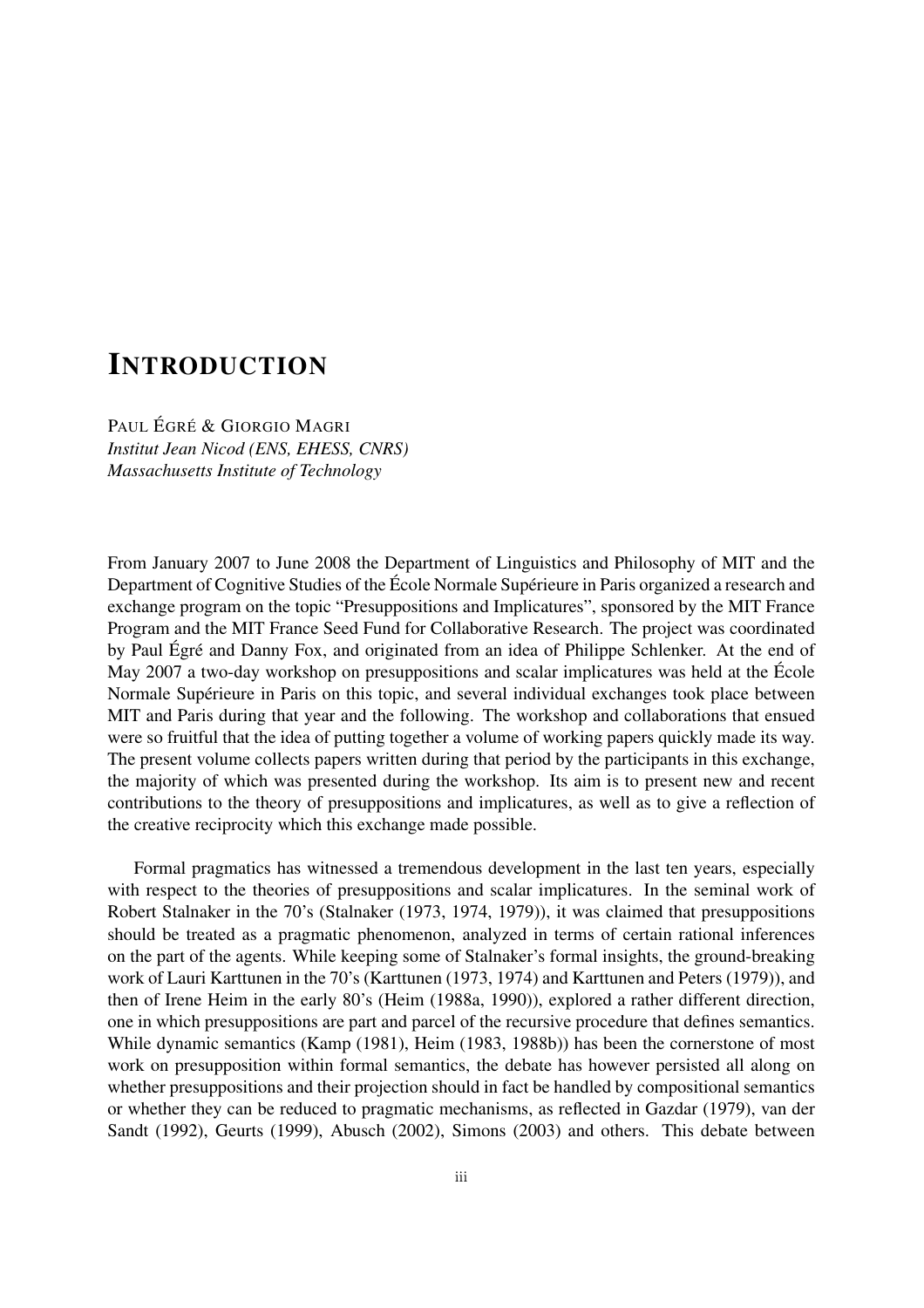semantic and pragmatic approaches to presuppositions has been taken further in recent work by Philippe Schlenker (Schlenker (2005, 2008)), who argues that almost all the formal results of Heim's semantic approach can be derived within a theory which is pragmatically inspired and furthermore far more predictive than any version of Heim's analysis. The proper division of labor between semantics and pragmatics has also been at the core of recent research in the theory of scalar implicatures. Since work by Paul Grice in the late 60's (Grice (1975)), scalar implicatures have been accounted for as pragmatic inferences derived by general purpose principles of rationality (in so-called 'neo-Gricean' theories of scalar implicatures, in particular in Horn (1972, 1989), Gazdar (1979), Fauconnier (1975), and Levinson (1983, 2000)). Yet, recent research by Gennaro Chierchia (Chierchia (2004)), building on ideas of Fred Landman (Landman (1998)) and Manfred Krifka (Krifka (1995)), has argued that this pragmatic account, at least in its simplest form, makes inadequate predictions for the case of complex sentences. These results have led to substantial refinements of the initial pragmatic account (as in work by Sauerland (2004), van Rooij and Schulz (2004), Spector (2007), and others) as well as to more radically alternative accounts that construe the computation of scalar implicatures entirely within grammar rather than delegating it to pragmatics (as in Chierchia (2004, 2006), Fox (2007) and Levinson (2000) among others). Finally, these developments in the theory of presuppositions and implicatures have had deep and important consequences for the proper treatment of a variety of grammatical facts, such as the free choice effect and the distribution of negative polarity items. This volume documents this tremendous ferment, by contributing to these theoretical developments as well as to their applications to the proper treatment of various linguistic facts.

Three papers in the volume address issues in the theory of presuppositions. *Chemla* shows that standard tests for presuppositions (e.g*.* embedding under negation) are not conclusive, in the sense that other inferences (e.g*.* scalar implicatures) might indeed pass those same tests. *Pérez Carballo* suggests a solution for the classical problem of presupposition projection out of the consequent of a conditional (the so called "proviso problem") based on Stalnaker's semantics for indicative conditionals. Finally, *Schlenker* develops a new notion of local context and uses it to develop a general account of presupposition projection that is theoretically principled and at the same time empirically adequate.

A second set of papers deals with the theory of scalar implicatures. *Chierchia, Fox & Spector* present new evidence for embedded implicatures, by using a special constraint on disjunction (the so called "Hurford Constraint") as a probe. *Geurts & Pouscoulous* present experimental results on the robustness of implicatures embedded under a variety of operators and bring it to bear on the current debate between Gricean and localist theories of scalar implicatures. *Fox & Katzir* discuss the issue of the proper definition of the set of scalar alternatives used in the computation of scalar implicatures, concentrating on the distinction between formal grammatical vs contextually relevant alternatives as well as on the distinction between alternatives for scalar implicatures vs alternatives for focus semantics. Finally, *Magri* provides evidence that scalar implicatures are computed blind to common knowledge, by arguing that the oddness of various sentences is due to a mismatch between their blind scalar implicatures and common knowledge.

A third set of papers in the volume deals with applications of the theory of presuppositions and implicatures to the proper treatment of a variety of linguistic facts. *Abrusan* provides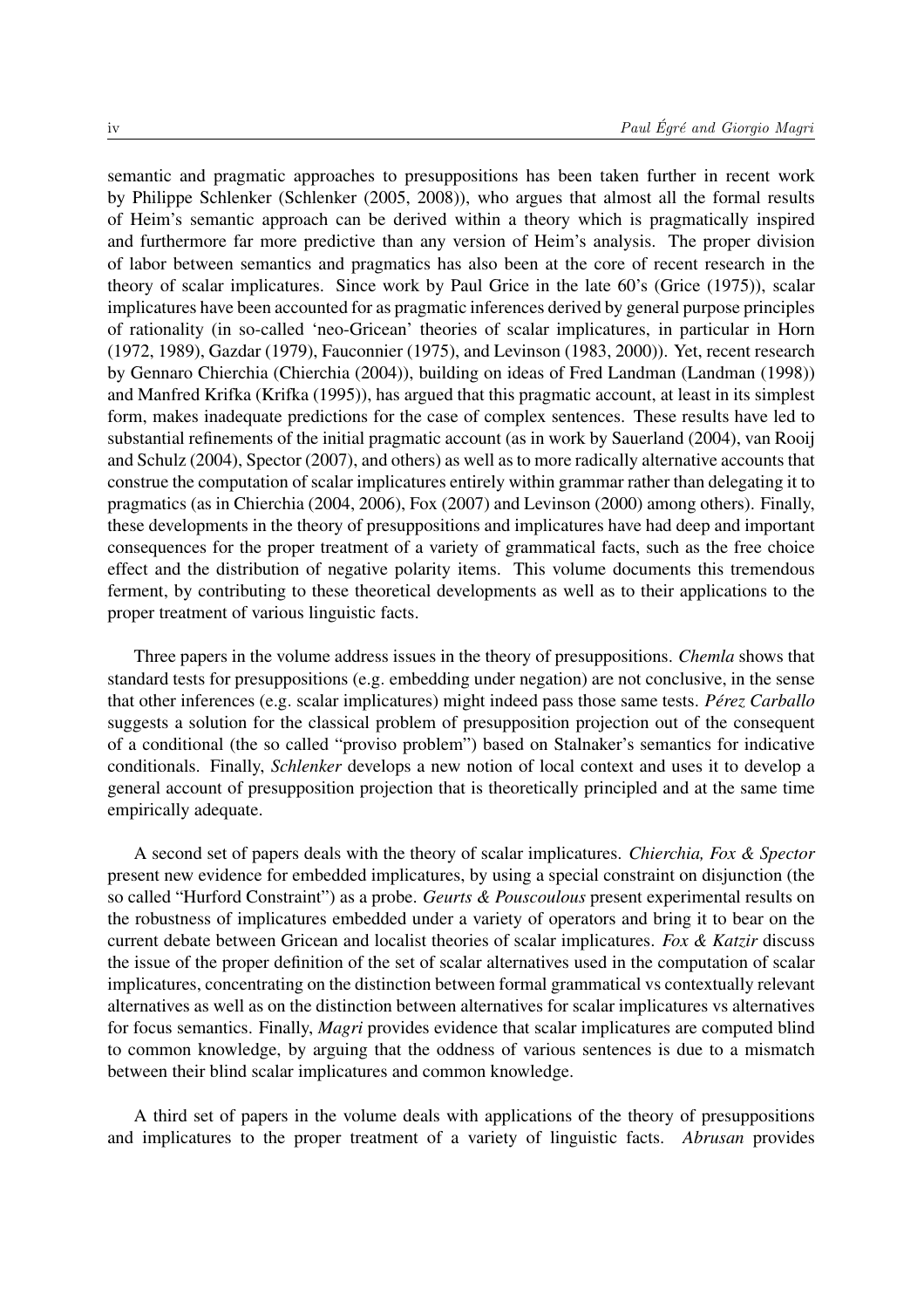a semantics for a special focus particle in Hungarian based on the exhaustivity operator and explores consequences of her analysis for a proper treatment of the free choice effect. *Beyssade* argues against the existing literature that exclamatives are not presupposition triggers, based on the consideration of a variety of tests that pull the two phenomena apart. *Domingo* discusses various challenges against a proper formal algorithm for the computation of presuppositions of complex sentences. *Égré* discusses the link between factive verbs and the selection of interrogative complements, arguing that veridicality, rather than factivity in the presuppositional sense, is sufficient to account for the question-embedding behavior of verbs that take declarative complements. *Katzir & Singh* propose a new solution for the problem of the cross-linguistic lack of lexical entries meaning "some but not all" within a framework where logical operators are constructed out of the min and max operators. Finally, *Klinedinst* proposes a new solution of the well-known problem of counterfactual conditionals with disjoined antecedents, in terms of a modification of Lewis's semantics for counterfactuals together with an independently motivated assumption about the pragmatics of conversation.

Before closing this introduction, we wish to thank Omer Preminger and Emmanuel Chemla for their valuable help in typesetting this volume, and Benjamin Spector for helpful comments. Further thanks go to Philippe Schlenker and Danny Fox, without whom this exchange on implicatures and presuppositions would not have happened. On behalf of all involved in this volume, we wish to thank the MIT France Program, and in particular April Julich Perez and Richelle Amado for their kind assistance, as well as the MIT Linguistics and Philosophy Department, the Department of Cognitive Studies of ENS, and Peter Graff for his assistance with publishing at MITWPL.

*Paris and Cambridge, March 2009*

## References

- Abusch, Dorit. 2002. "Lexical Alternatives as a source of pragmatic presuppositions". In *Proceedings of SALT 12*, ed. Brendan Jackson. Ithaca, NY: CLC Publications.
- Chierchia, Gennaro. 2004. "Scalar implicatures, polarity phenomena and the syntax/pragmatics interface". In *Structures and Beyond*, ed. A. Belletti. Oxford: Oxford University Press.
- Chierchia, Gennaro. 2006. "Broaden Your Views: Implicatures of Domain Widening and the 'Logicality' of Language". *Linguistic Inquiry* 37.4:535–590.
- Fauconnier, G. 1975. "Pragmatic Scales and Logical Structure". *Linguistic Inquiry* 6.
- Fox, Danny. 2007. "Free Choice and the Theory of Scalar Implicatures". In *Presupposition and Implicature in Compositional Semantics*, ed. U. Sauerland and P. Stateva, 71–120. New York: Palgrave Macmillan.
- Gazdar, Gerald. 1979. *Pragmatics: Implicature, Presupposition and Logical Form*. New York: Academic Press.
- Geurts, Bart. 1999. *Presuppositions and Pronouns*. Amsterdam: Elsevier; CRiSPI, vol. 3.
- Grice, Paul. 1975. "Logic and Conversation". In *Syntax and Semantics 3: Speech Acts*, ed. P. Cole and J. Morgan, 41–58. New York: Academic: Academic Press.
- Heim, Irene. 1983. "File change Semantics and the Familiarity Theory of Definiteness". In *Meaning, Use and Interpretation of Language*, ed. R. and Bäuerle, 164–189. Berlin, New York: de Gruyter.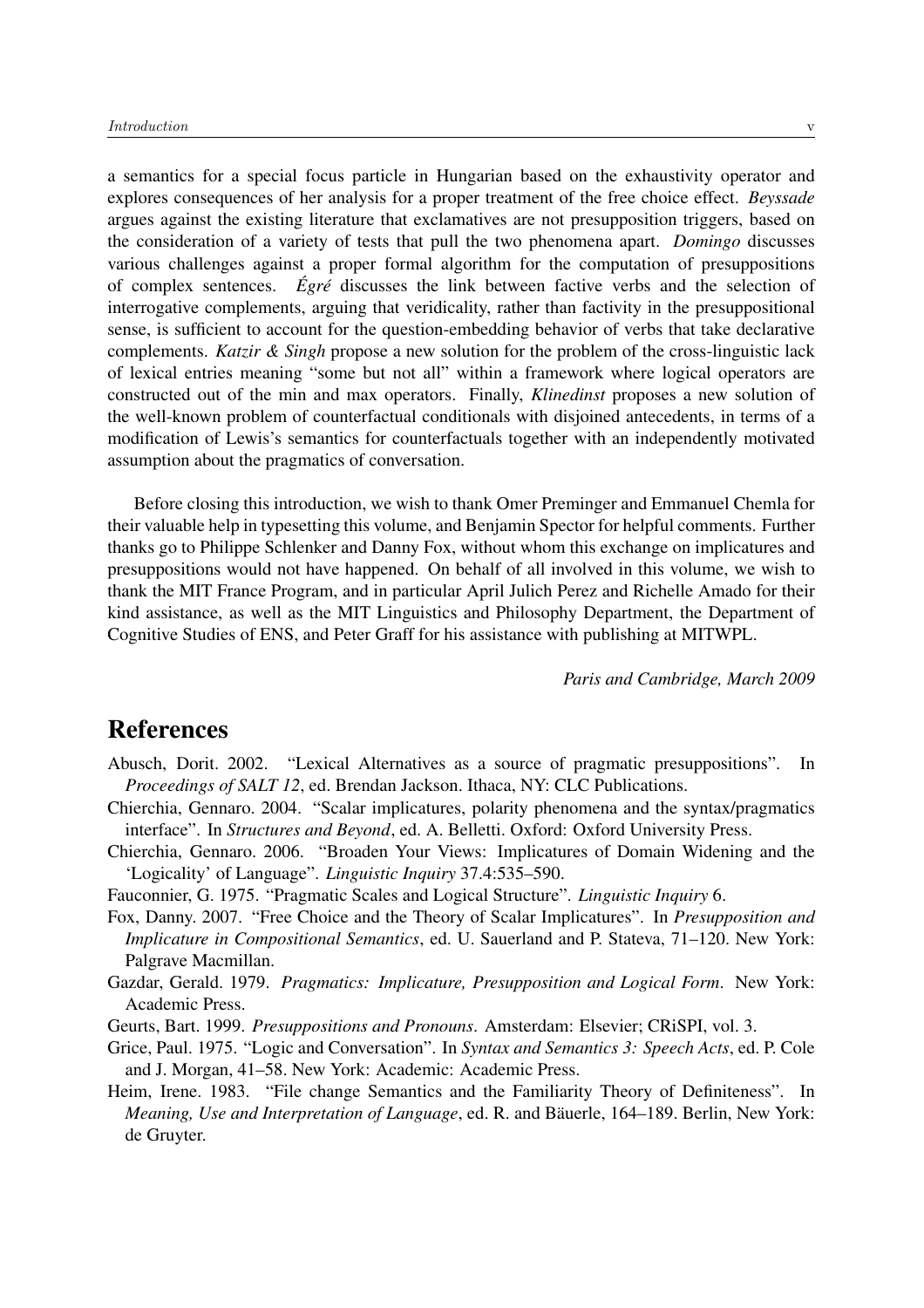- Heim, Irene. 1988a. "On the Projection Problem for Presuppositions". In *Proceedings of the Second West Coast Conference on Formal Linguistics*, ed. Flickinger, D, 114–125. Standford University Press.
- Heim, Irene. 1988b. The Semantics of Definite and Indefinite Noun Phrases. Doctoral Dissertation, University of Massachusetts, Amherst.
- Heim, Irene. 1990. "Presupposition Projection". In *Presupposition, Lexical Meaning and Discourse Processes*, ed. van der Sandt, R.
- Horn, L. 1972. On the Semantic Properties of Logical Operators in English. Doctoral Dissertation, UCLA. Distributed by IULC.
- Horn, Laurence. 1989. *A Natural History of Negation*. Chicago: University of Chicago Press.
- Kamp, J. A. W. 1981. "A Theory of Truth and Semantic Representation". In *Formal Methods in the Study of Language*, ed. J. Groenendijk, T. Janssen, and M. Stokhof, 277–321. Amsterdam: Mathematical Centre.
- Karttunen, Lauri. 1973. "Presuppositions of Compound Sentences". *Linguistic Inquiry* 169–193.
- Karttunen, Lauri. 1974. "Presuppositions and Linguistic Context". *Theoretical Linguistics* 1:181– 194.
- Karttunen, Lauri, and Stanley Peters. 1979. "Conventional Inplicature in Montague Grammar". In *Syntax and Semantics Vol. 11: Presuppositions*, ed. Choon-Kyu Oh and David A. Dinneen, 1–56. New York: Academic Press.
- Krifka, Manfred. 1995. "The Semantics and Pragmatics of Polarity Items". *Linguistic Analysis* 25:209–257.
- Landman, Fred. 1998. "Plurals and Maximization". In *Events and Grammar*, ed. S. Rothstein. Dordrecht: Kluwer.
- Levinson, Stephen C. 1983. *Pragmatics*. Cambridge: Cambridge University Press.
- Levinson, Stephen C. 2000. *Presumptive Meanings: The Theory of Generalized Conversational Impli-cature*. Cambridge, MA: MIT Press.
- van Rooij, Robert, and Katrin Schulz. 2004. "Pragmatic Meaning and Non-Monotonic Reasoning: The Case of Exhaustive Interpretation". *Linguistics and Philosophy* 29.5:205–250.
- van der Sandt, Rob. 1992. "Presupposition Projection as Anaphora Resolution". *Journal of Semantics* 9:333–377.
- Sauerland, Uli. 2004. "Scalar Implicatures in Complex Sentences". *Linguistics and Philosophy* 27:367–391.
- Schlenker, Philippe. 2005. "Transparency: An Incremental Theory of Presupposition Projection". In *Presuppositions and Implicatures in Compositional Semantics*, ed. U. Sauerland and P. Stateva. Basingstoke, UK: Palgrave Macmillan.
- Schlenker, Philippe. 2008. "*Be Articulate*: A Pragmatic Theory of Presupposition Projection". *Theoretical Linguistics* 34.3:157–212.
- Simons, Mandy. 2003. "Presupposition and Accommodation: Understanding the Stalnakerian Picture". *Philosophical Studies* 112.3:251–278.
- Spector, Benjamin. 2007. "Scalar Implicatures: Exhaustivity and Gricean Reasoning". In *Questions in Dynamic Semantics*, ed. Maria Aloni, Alastair Butler, and Paul Dekker, 229–254. Elsevier.
- Stalnaker, Robert. 1974. "Pragmatic Presuppositions". In *Semantics and Philosophy*, ed. Milton Munitz and Peter Unger, 197–213. New York University Press.